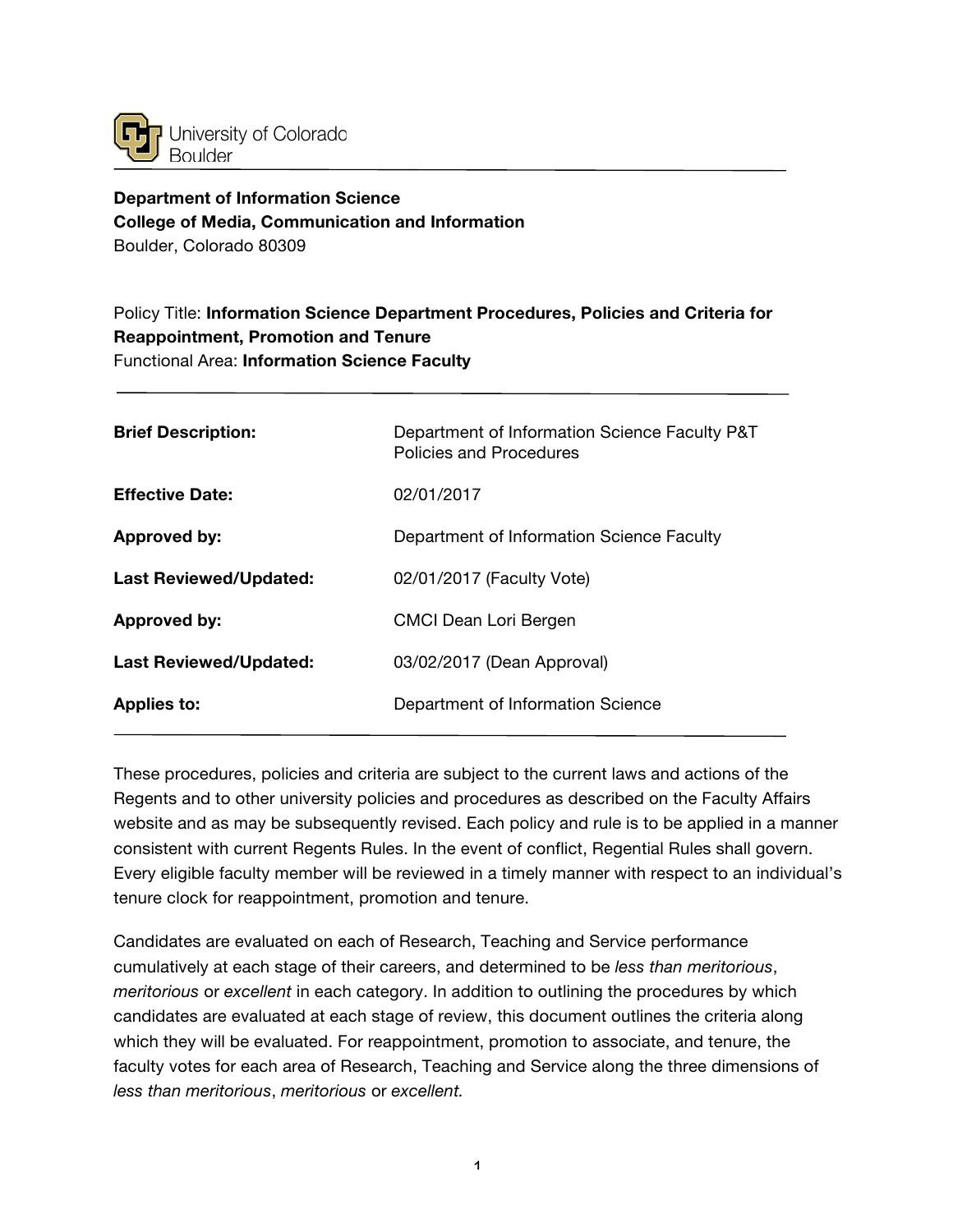To achieve promotion and tenure, a candidate must achieve *excellence* in Research or Teaching, and be *meritorious* in the other two areas. It is important to note that, at a campus level, tenure on the basis of excellence in teaching is rare. Standards are determined relative to the performance of a candidate's peers at other comparable institutions. Achievement of *excellence* indicates persistently strong performance that would earn the candidate the promotion to the rank or tenure status sought by a majority of peers at comparable institutions. *Less than meritorious* indicates performance that would not earn equivalent promotion or tenure status as a majority of peers.

For promotion to Full, the faculty vote unifies all dimensions and votes on overall excellence. The language from Faculty Affairs explains: "Professors should have the terminal degree appropriate for their field or its equivalent and (A) a record, which, taken as a whole, is judged to be excellent, (B) a record of significant contribution to both graduate and undergraduate education, unless individual or department circumstances can be shown to require a stronger emphasis, or singular focus, on one or the other, and (C) a record since tenure and promotion to associate professor, that indicates substantial, significant, and continued growth, development, and accomplishment in teaching, research, scholarship or creative work, and service."<sup>1</sup> Here again, standards are determined relative to the performance of a candidate's peers at other comparable institutions.

### **1.0 CANDIDATE'S MATERIALS FOR DOSSIER**

Candidates for promotion and tenure should prepare a CV, a research statement, a teaching statement, and a service and outreach statement.

#### **1.1 Curriculum Vitae**

The CV should have major sections dealing with:

- a. Educational background
- b. Academic employment history
- c. Honors and awards
- d. Research and/or creative works
	- i. List scholarly publications. List publications that have been refereed in a separate section from those that have not been peer-reviewed. Include authors, year, article title, journal or proceedings name, volume, and inclusive page numbers. Include acceptance rates for peer-reviewed papers in conference proceedings, where known. Written work in press or submitted but not yet

 $<sup>1</sup>$  Reappointment, Tenure, and Promotion of Tenure Rank Faculty, Retrieved Jan 29, 2017</sup> <http://www.colorado.edu/facultyaffairs/career-milestones/reappointment-promotion-andtenure/reappointment-tenure-and-promotion>.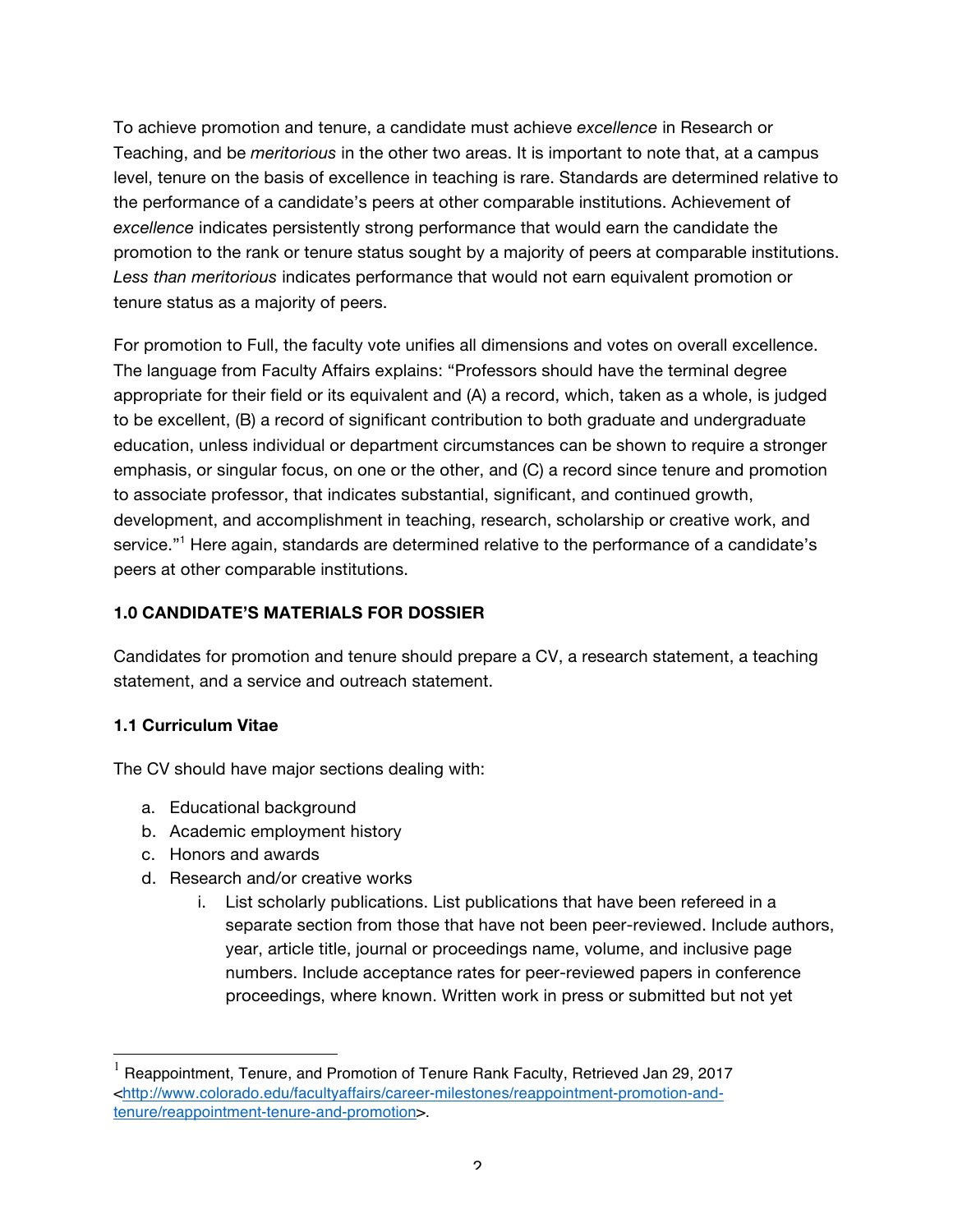accepted for publication should appear in a separate section and be clearly identified as such.

- ii. Publications in conference proceedings should be distinguished as being peerreviewed or not peer-reviewed.
- iii. List research funding received and pending proposals. Include agency, title, amount received or requested, beginning and end dates, names of all co investigators, candidate's role (Principal Investigator, Co-Principal Investigator, Senior Personnel, Consultant, etc.), and candidate's portion of the funding.
- e. Teaching accomplishments
	- i. List courses taught, how often they were taught, and what the size of student enrollment was for each class.
		- a. Include a listing of courses that were new preparations (first time taught) for the Department or College.
	- ii. List textbooks, study guides, manuals, workbooks, or electronic media produced for student or class use.
	- iii. List individual undergraduate and graduate students mentored. Include names, period mentored, and completion dates (with degrees or honors) of the students for whom the candidate served as primary mentor.
- f. Service activities.
	- i. Provide details on service to professional organizations, government agencies, department, college, and university.
	- ii. Include outreach activities to the community undertaken on behalf of the University or your profession.

# **1.2 Faculty Statement on Research/Creative Work**

This narrative of typically 4-5 pages is the place where the candidate communicates research accomplishments to the various internal and external reviewers who are part of the tenure and promotion process. The narrative should highlight the candidate's major contributions, describing the impact of research/creative work and grant monies awarded to conduct the research, and addressing any unique aspects of the scholarly record. It is particularly valuable to be able to identify how the various research efforts the candidate has made fit together in working toward one or a small number of larger goals.

# **1.3 Faculty Statement on Teaching**

This narrative of typically 2-4 pages is the place where the candidate communicates teaching accomplishments to the various internal and external reviewers who are part of the tenure and promotion process. The narrative should highlight the candidate's major teaching activities, the innovative aspects of this teaching, and the successes in both undergraduate and graduate training and individualized instruction. The narrative should address any unique aspects of the teaching record, including major curricular development, creation of curricular materials, and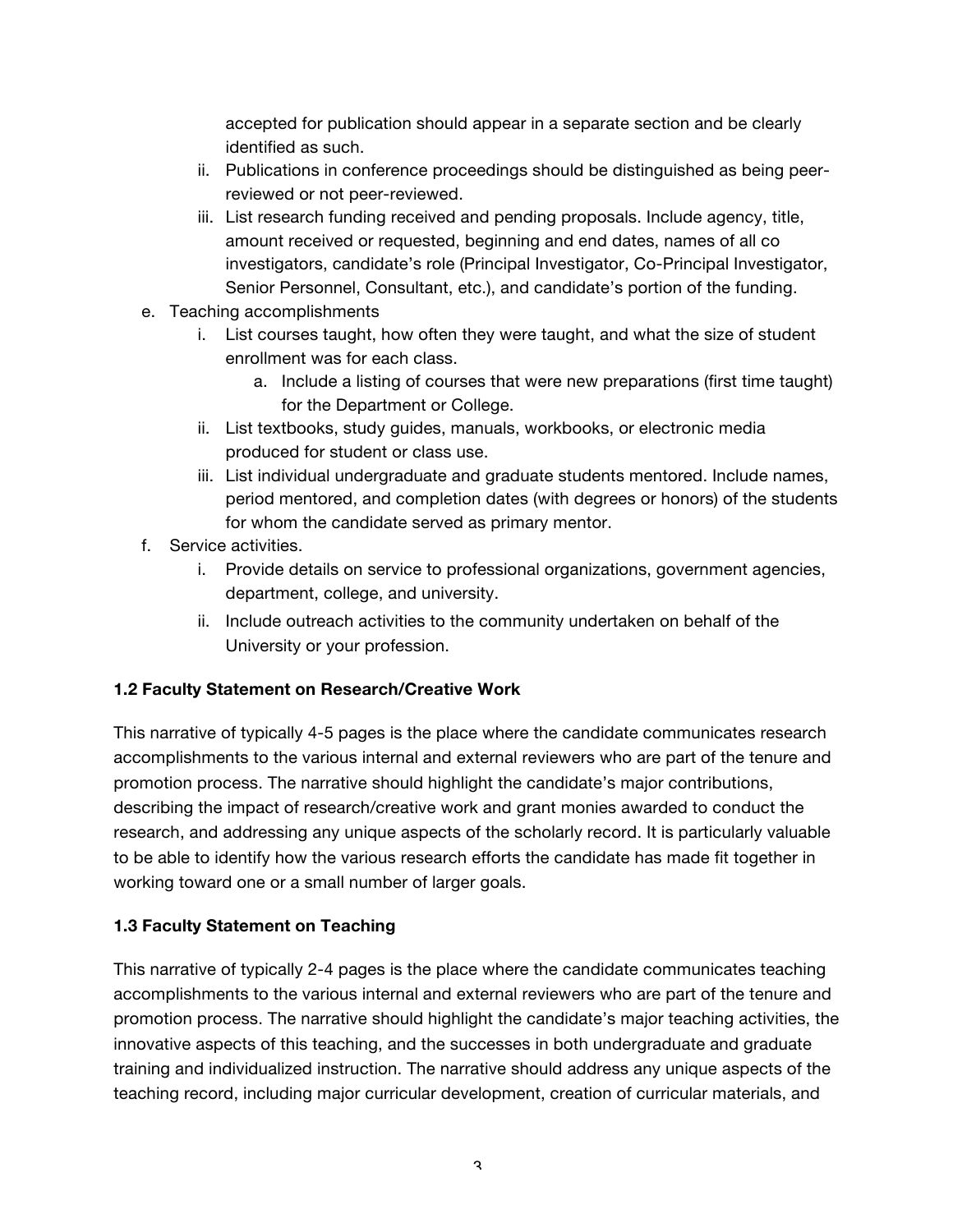participation in teaching-related research or development activities not only in the department but across the university and in the larger professional community.

#### **1.4 Faculty Statement on Service/Outreach**

This narrative of typically 1-2 pages is the place where the candidate communicates service accomplishments to the various internal and external reviewers who are part of the tenure and promotion process. The narrative should highlight the candidate's major contributions or activities in the areas of service and outreach to the Department, College, the University, to professional organizations, and to the public.

#### **2.0 REVIEW BY PRIMARY UNIT**

The primary unit is normally composed of the faculty members of the Department of Information Science (hereafter referred to as the Department or unit) authorized to vote on matters of appointment, reappointment, tenure, and promotion. Only members of equal or higher rank relative to the proposed action are authorized to vote on a given personnel case. The unit must have a minimum voting membership of at least five eligible faculty members. For the first several years of the unit's founding, until the unit has an adequate pool of senior faculty, it will need to supplement the voting membership of the primary unit with external faculty. These members will be selected by the Chair with the approval of the CMCI Dean.

Institute faculty who are tenure-homed in the Department will be evaluated according to terms outlined in an MOU between the Chair, the Dean and the Institute Director. In the absence of an agreement in the MOU, the conditions for evaluating promotion and tenure for Institute faculty are stipulated where appropriate in the sections below.

#### **2.1 Primary Evaluation Unit Committee Composition**

The Primary Unit Evaluation Committee is a group of at least three faculty from the same or higher rank that the candidate seeks from within the primary unit. They are appointed by the Department Chair. If the unit does not have enough members to meet the criteria, the Chair will invite other CU faculty to support the evaluation. Institute faculty will have one institute faculty serve on the committee to participate in the primary unit faculty review. The PUEC is responsible for assisting the candidate in assembling his or her dossier, soliciting opinions from outside reviewers, and providing an oral and written evaluation of the candidate's dossier to the full eligible membership of the primary unit. The oral evaluation is provided first, to solicit input from the full eligible membership of the primary unit.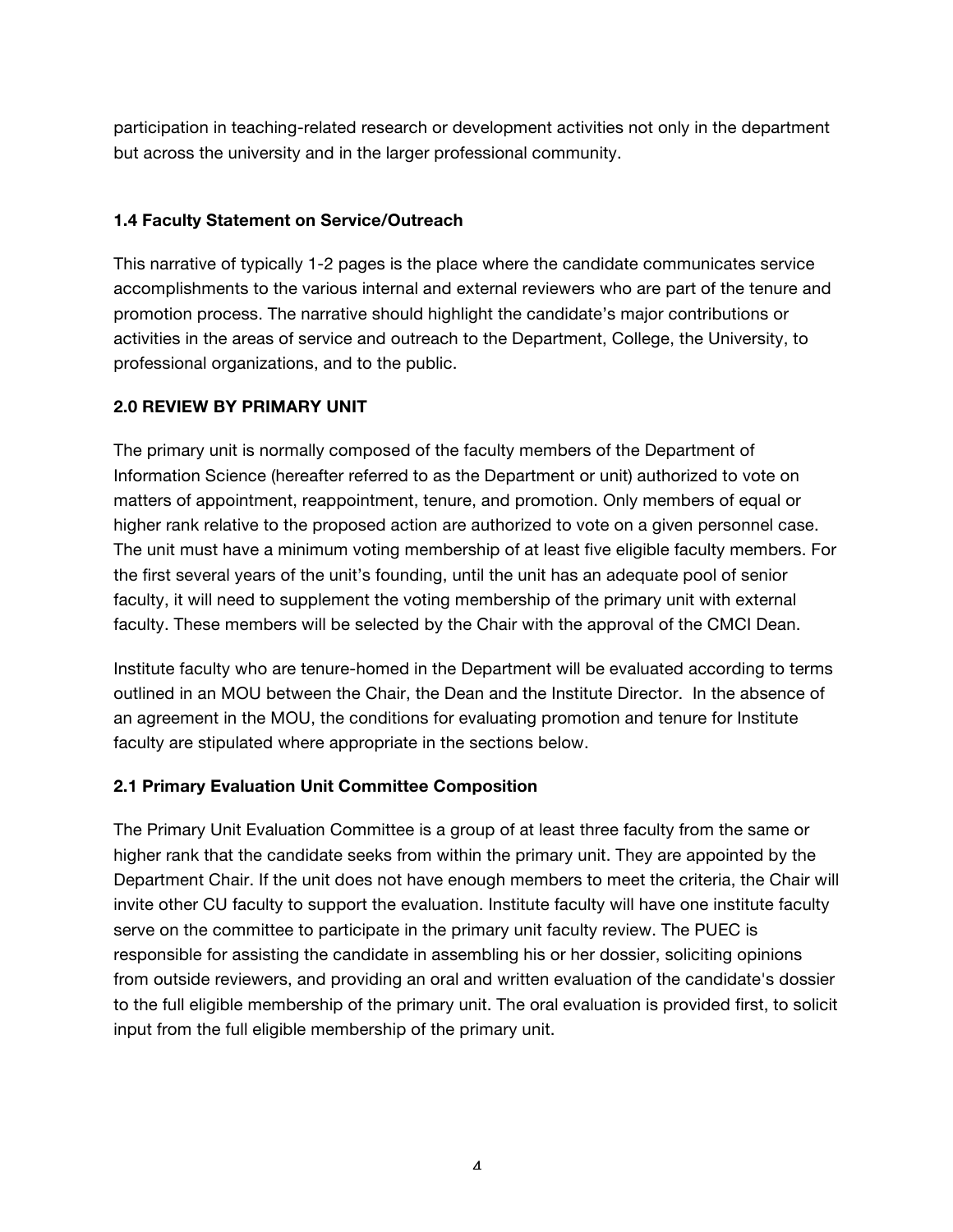The department allows a faculty member who serves on the college personnel committee to also serve as a member or chair of PUEC, given that departmental representatives cannot vote on one of their own faculty members at the college level. Family members should recuse themselves from personnel reviews of immediate family members (see www.cu.edu/policies/Personnel/nepotism.html). Questions on potential conflicts of interest should be directed by the Chair to the Dean or the Associate Vice Chancellor for Faculty Affairs. After the founding year, the Department Chair should not serve on the PUEC or write its report (as his or her recommendation is expressed in a separate report).

#### **2.2 PUEC Report and Supporting Materials**

The PUEC report, usually several pages in length, is generated based on an evaluation of the materials supplied by the candidate and the materials gathered as listed in items 1-6 below. The report should include a description of the findings of the Committee with regards to (a) teaching performance, (b) scholarly and creative work, and (c) university and professional service and outreach. The written report of the evaluation committee becomes part of the dossier. The names and affiliations of the external reviewers should not be revealed in these materials.

In addition to the candidate's materials, the dossier prepared by the primary unit should also contain the following items:

- 1. **External Letters of Evaluation.** Six external letters are required for promotion/tenure. External letters are not required for reappointment, though may be obtained at the discretion of the primary unit.
	- a. Letters must be submitted from professional colleagues not affiliated with the University of Colorado. Letters from mentors and direct collaborators are not to be included in the minimum number of required letters, but they may be added at the request of the candidate or review committee.
	- b. Evaluators must be selected by the Primary Unit Evaluation Committee and chosen to avoid any known or apparent inappropriate biases, either positive or negative.
	- c. All letters received must be submitted with the dossier. Individuals contacted but not able to review must also be listed, along with the reason for the declination.
	- d. Candidates may not select their own evaluators, but they are asked to recommend names to the primary unit. They may also indicate individuals whom they do not want to be contacted. A list of who recommended each reviewer (the candidate, the department, or both) should be included in the dossier. A maximum of three evaluators recommended by the candidate and not less than three evaluators recommended by the PUEC is the ideal balance. In terms of how close the evaluators can be to the candidate, there is only a conflict if the evaluator can be imagined to be benefitting from the candidate's success, which includes the Ph.D. advisor, postdoc mentor, a co-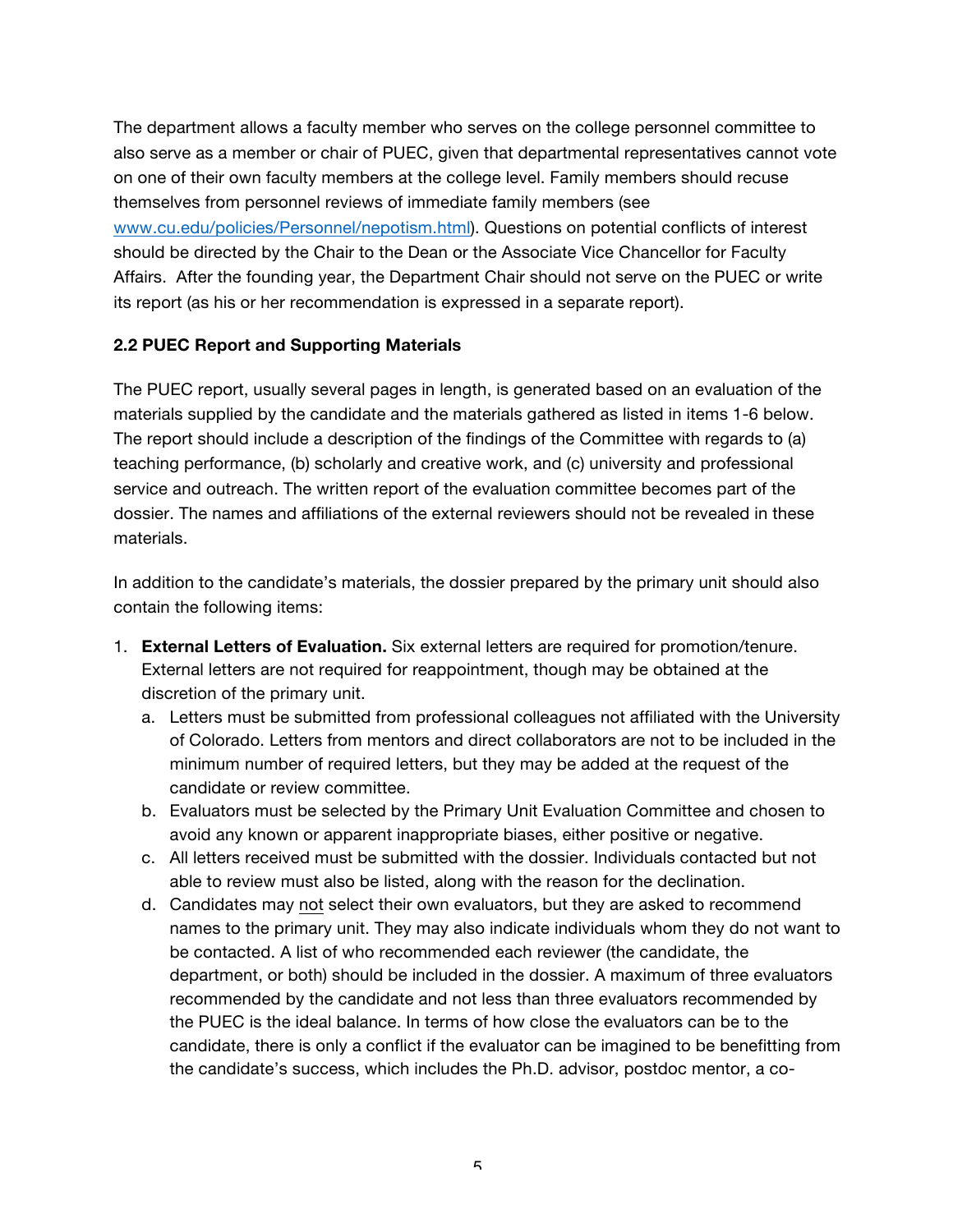author or co-PI. On the last role, the Department will follow the rules of the NSF for conflicts, which spans engagement as co-author or co-PI over the last 4 years.

- e. A CV from external reviewers will be requested, though a short biosketch is also acceptable. In addition, a short summary of the qualifications for each reviewer is to be provided at the front of the external reviewer section.
- f. All contact with outside reviewers should be noted and fully documented. All requests for information from external reviews must go through one representative from the primary unit. External letters should be requested at least three months before the dossier is due in the Dean's office.
- g. Letter of Solicitation. The template for letters of solicitation to external reviewers is available at: http://www.colorado.edu/facultyaffairs/atoz/ofaindex.html#S (in the A-Z section look in section "S" for Solicitation of External Letters). Primary units wishing to make substantive changes to the letter should seek permission from the Office of Faculty Affairs.
	- i. Evaluators should be asked to specify clearly if the candidate would be reappointed, promoted, or receive tenure at their institutions.
	- ii. Each evaluator should be asked to state what his/her relationship is to the candidate.
- h. Confidentiality. Letters from outside reviewers are considered to be confidential and are not to be seen by the candidate. This restriction also includes the names of those external reviewers and their vitae information.
- 2. **Teaching Performance.** Multiple types of teaching evaluation are required. In addition to the FCQ (Faculty Course Questionnaire) results as a measure of teaching quality, class interviews, peer evaluation, student letters, and portfolios are recommended. If letters from students or alumni are requested, please indicate how the individuals were selected. The candidate should not select them nor be involved with any correspondence requesting letters. Include all FCQs for faculty considered for reappointment or tenure. For promotion to the rank of Professor, include only the FCQs since the last review for the candidate. Fall FCQs should be added when they become available in January. Provide an explanation for semesters that the candidate did not teach. A listing of new course preparations are also to be reported in the report, so as to specifically acknowledge the contribution of founding and early faculty members of the department.

A listing of Ph.D. students in progress and completed is also required. The Department recognizes and credits to the candidate at all levels of his or her career the completion of Ph.D.s under the candidate's supervision both from within the Department, as well as from other counterpart degree programs at the university where the candidate was the primary advisor. The Department also recognizes graduations from students at other universities where the candidate was once the primary advisor and still has a central role in the student's progress. These stipulations are especially important in acknowledging the role of founding and early members of the unit, who have come from other universities, and who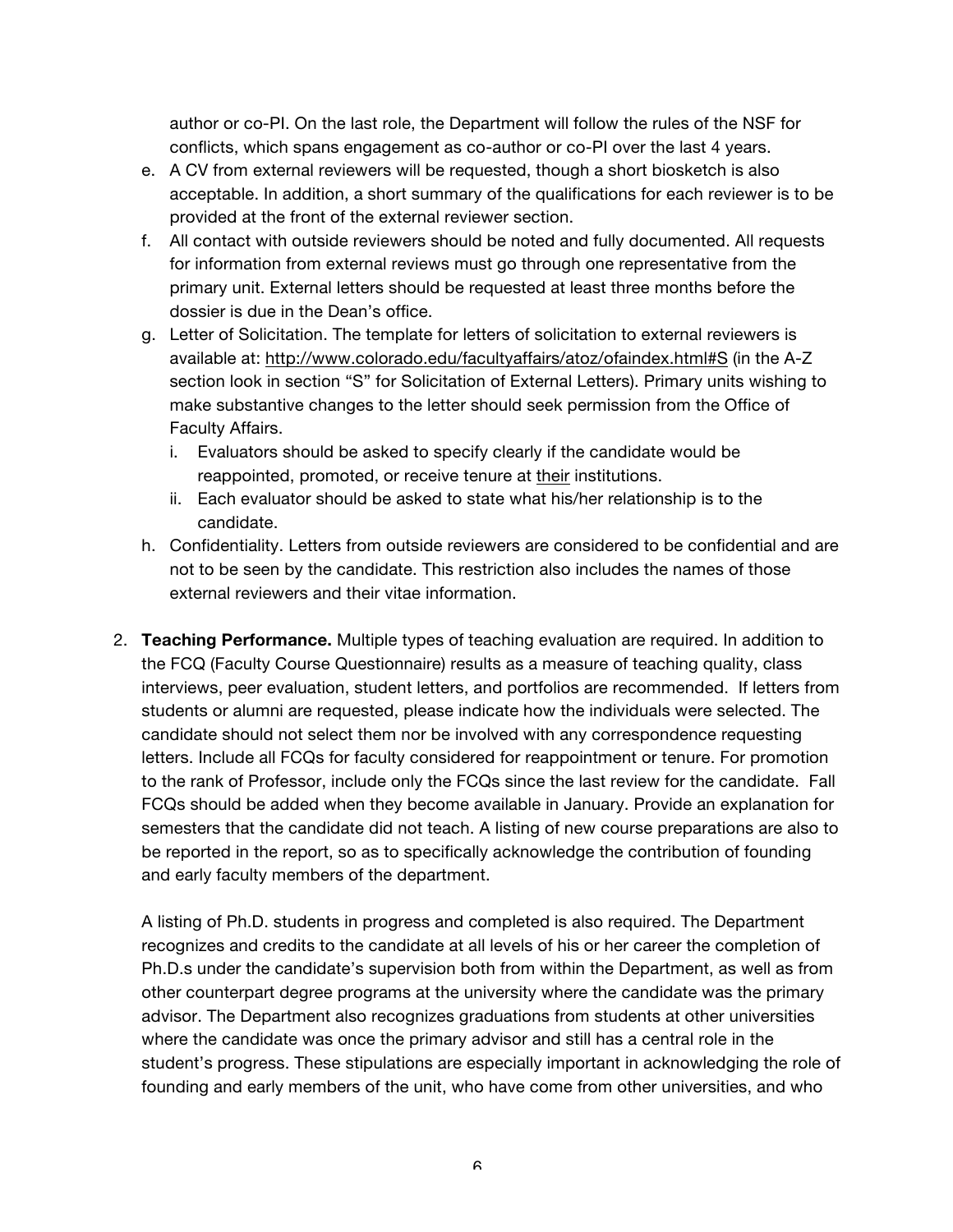have built up their research labs in coordination with counterpart departments who have supported the Department of Information Science's launch.

The teaching section of the dossier should include:

- a. Faculty Course Questionnaires (required). Submit the complete record of faculty course questionnaire summaries of each course taught and the instructor summary compiled by the Office of Budget, Planning, and Assessment, for the period of review (see above).
- b. In addition to the required FCQ documents, submit three or more additional forms of teaching assessment. Candidates and units are urged to use whatever form of assessment that is most appropriate for the type of instruction. Suggested forms of assessment include:
	- i. Peer reviews of teaching. These reviews, especially for junior faculty, should not be just one or two classroom visits in the semester of the review. They instead should be representing a series of visits over several years, providing opportunity for feedback, improvement, and assessment.
	- ii. Report of class or group interviews. Interviews of a class or group of students should be performed without the candidate present, and the students should be asked to describe both the positive aspects of the course and instructor and areas for improvement. Feedback for improvement should be provided to the candidate.
	- iii. Confidential letters from randomly solicited students who have taken courses from the faculty member being evaluated, both on the undergraduate and graduate level, including current students and alumni and alumnae. At least six such letters should be included, preferably for a couple different times to gauge development over time, if this measure of assessment is used. Unsolicited comments from students submitted to the Chair, Dean or an advisor may also be included. To maintain confidentiality, students' names will not be reported in written evaluations.
	- iv. Letters from randomly solicited students or former students who have been research advisees of the candidate.
	- v. Significant contribution to curriculum and course development, with internal or external assessment of teaching portfolios or other teaching materials developed by the candidate.
	- vi. External evaluation and promotion of teaching excellence through awards, development of textbooks or other teaching materials used elsewhere, educational grants, teaching publications and presentations, and/or significant participation in activities of the American Society for Engineering Education or in the educational functions of the professional societies of which the candidate is a member.
	- vii. Additional ongoing teaching contributions and outreach activities, such as participation in college or campus programs for students.
- c. Listing of new course preparations taught by candidate by course number, title, and semester of first offering.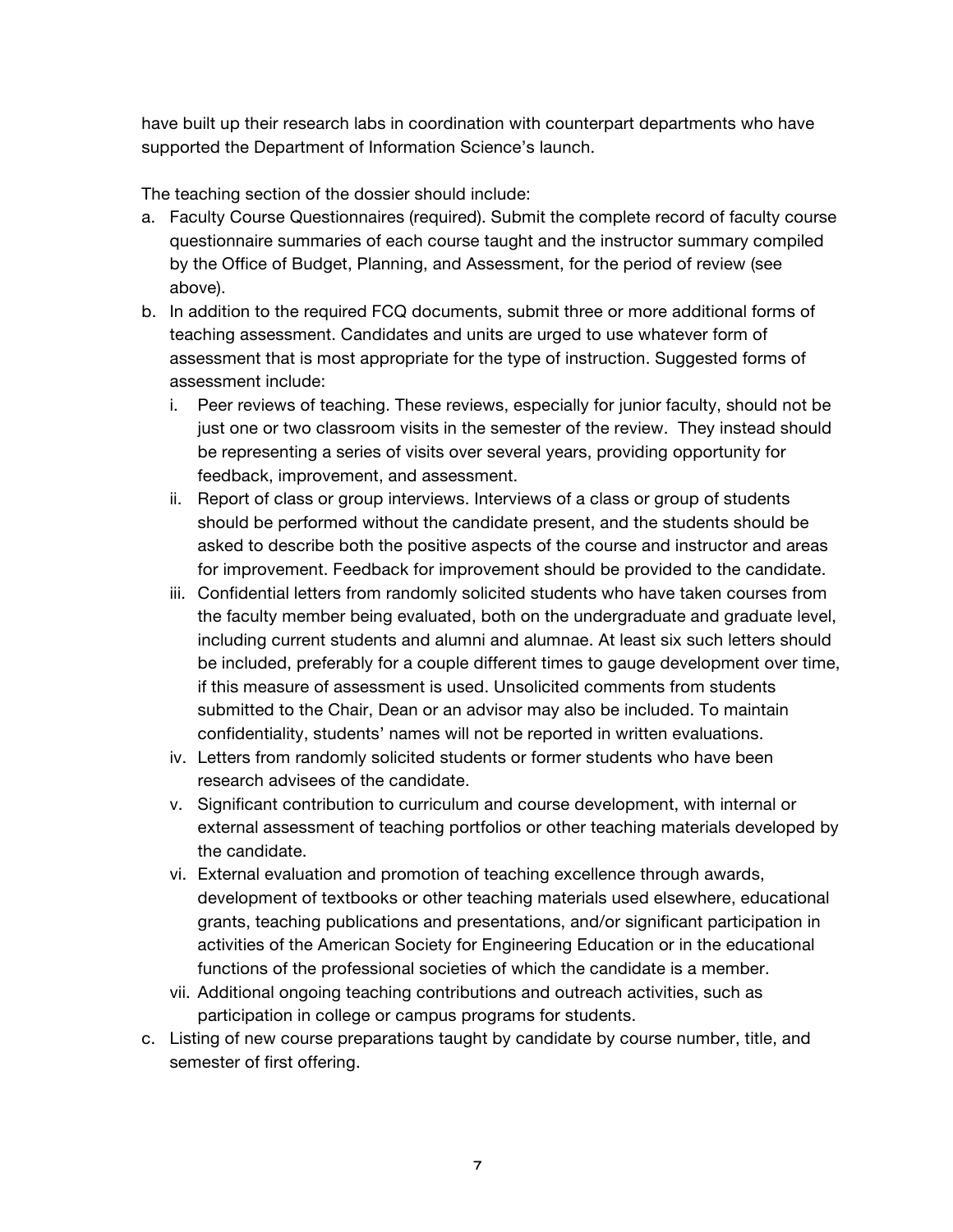The Department also recognizes the value of civic engagement in teaching, research and/or service (anticipating Items 3—research—and 6—service—below). There are many ways this might be achieved, and faculty will have different emphases according to subdiscipline and personal strengths. On the matter of teaching, the university provides specific guidance: "The campus's strategic plan, Flagship 2030, advances as one of its goals civic engagement by faculty, staff, and students. Teaching is one area in which the faculty can stress civic engagement, which includes service learning pedagogy. Faculty who employ service learning pedagogy or focus on civic engagement as an important part of one or more courses are encouraged to speak to these efforts in building their teaching dossier. Such efforts speak not only to a faculty member's commitment and dedication to a core campus goal but also indicate that a faculty member is drawing on research literature on innovative teaching methodologies."<sup>2</sup>

3. **Scholarly and Creative Work.** The primary unit report will comment on the quality and significance of the reviewed papers or other research and creative work published by the candidate, and on the quality, reputation and appropriateness of the publication venues selected by the candidate. Because peer-reviewed conference proceedings are often part of an Information Science faculty member's record as they are an important and even sometimes the primary publication modality in the field, the report will evaluate and communicate the prestige of the conference, selectivity, paper length, review process, and whether the proceeding papers are considered equivalent to top journal papers in the field ("journal-equivalent").

In addition, because much of Information Science research is performed in collaborative teams with other internal and external faculty, and with graduate students—a configuration which is to be rewarded—the committee will describe these research and authorship collaborations to college and campus committees. The Department recognizes that in team-based research, it is also typical for graduate students to take the lead authorship when distribution of work is otherwise approximately equivalent. In team-based research, it should be clear that many of the contributions made by the faculty candidate are critical to the initiation and development of projects. Occasionally, research conducted by some candidates is more individual, as in the humanities and social sciences, which is appropriate as long as it is consistent with their subdiscipline of Information Science.

The primary unit report will also comment on the national landscape of sponsored grant funding in terms of competitiveness and changes over the years of a faculty member's tenure. The report will comment on the effort of the faculty member's pursuit of grants in this context, and describe how their awarded grants supported their and their graduate

 $\overline{a}$ 

 $2$  Cox, Jeffrey N. (Nov 6 2007). Multiple Measures of Teaching, Office of Faculty Affairs manuscript. Retrieved Jan 29, 2017. <http://www.colorado.edu/facultyaffairs/career-milestones/reappointmentpromotion-and-tenure/relevant-policies-and-procedures-0>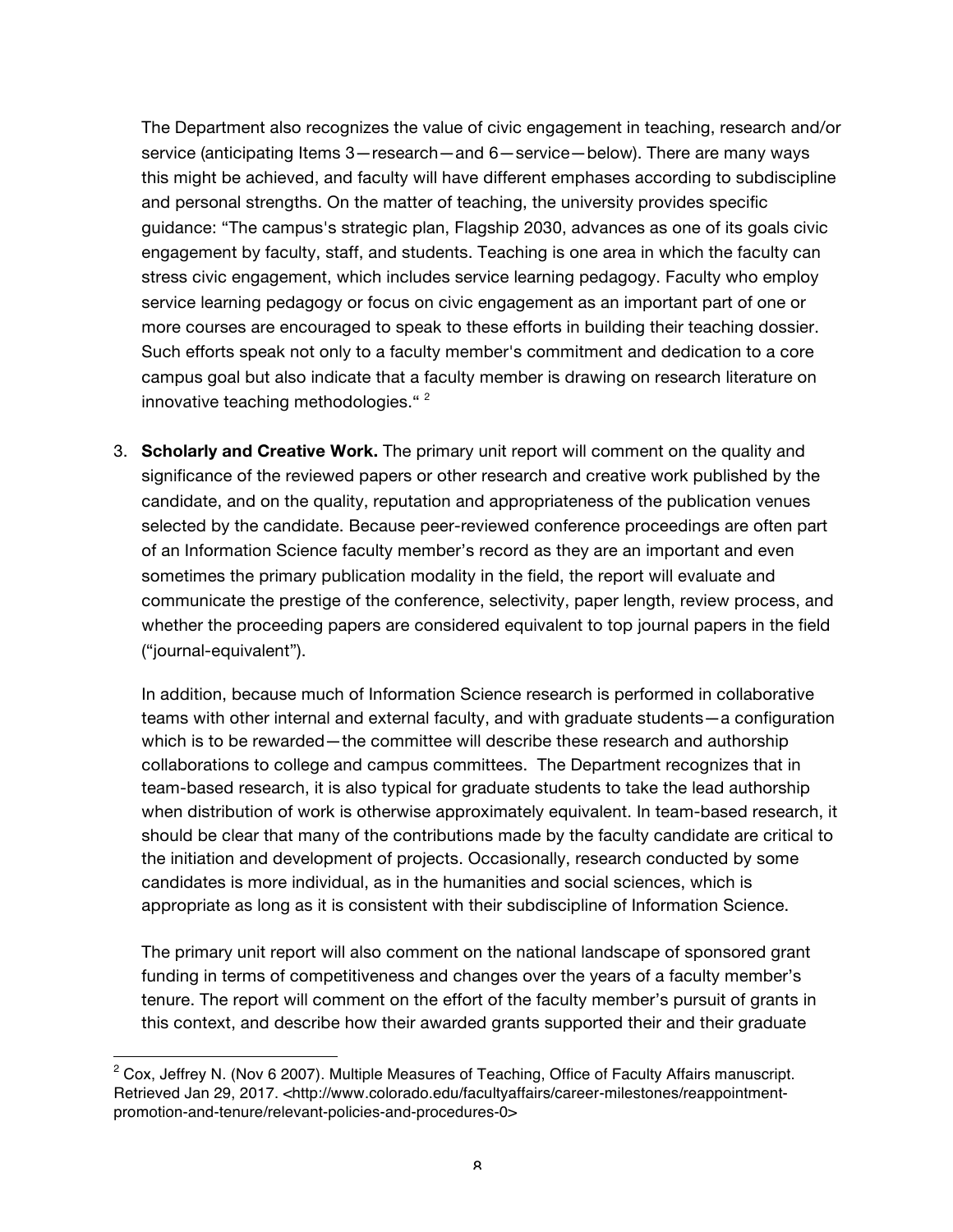students' research agenda, and/or the departmental-level research agenda, curricular agenda, or infrastructural goals.

- 4. **Examples of Publications.** In most cases, three representative examples of scholarly work are sufficient. When photographs, videos, CDs, or other materials (such as web-based publications, standards, or policy documents) are the appropriate record of scholarly or creative work, candidates are urged to note that and, if appropriate, to submit examples.
- 5. **Research Funding History.** The candidate's research funding history must be included in the dossier, either as part of the candidate's CV (see item 5) or in a separate list. Include all funded grants, unsuccessful proposals, and pending proposals. Indicate whether the candidate is the Principal Investigator or a Co-Principal Investigator and his/her portion of the funding.
- 6. **Service and Outreach.** The primary unit will comment on the quantity and quality of service to the Department, college, campus, and national and international professional communities. The Department holds as a core value that its members undertake service to share in the advancement of the name and reputation of the Department, and share in the provision of an infrastructure that allows all to excel individually and collectively in research, pedagogical and civic endeavors. This core value will be a point of discussion in the service and outreach portion of the report.

In addition, the Department notes that during the first several years after the department's founding, junior faculty are needed to offer more departmental service than typically required, and that this will be an important part of a candidate's record to acknowledge and to communicate to the college and campus. Senior faculty members may also be providing more service proportionately to the Department than to college or Campus during several years following founding, compared to others at equivalent rank.

In addition to the PUEC report, items 1-6 above, and the candidate's materials, the primary unit should include these two items for submission to the College:

- 7. **Copy of the Primary Unit's Criteria for Promotion and Tenure.** A document describing the procedures, criteria, and evidence that the primary unit has agreed upon for evaluating comprehensive review, tenure, and promotion cases is to be included in the dossier.
- 8. **Summary of Personnel Action Form.** The Chair should sign the Summary of Personnel Action Form before the dossier is sent to the Dean.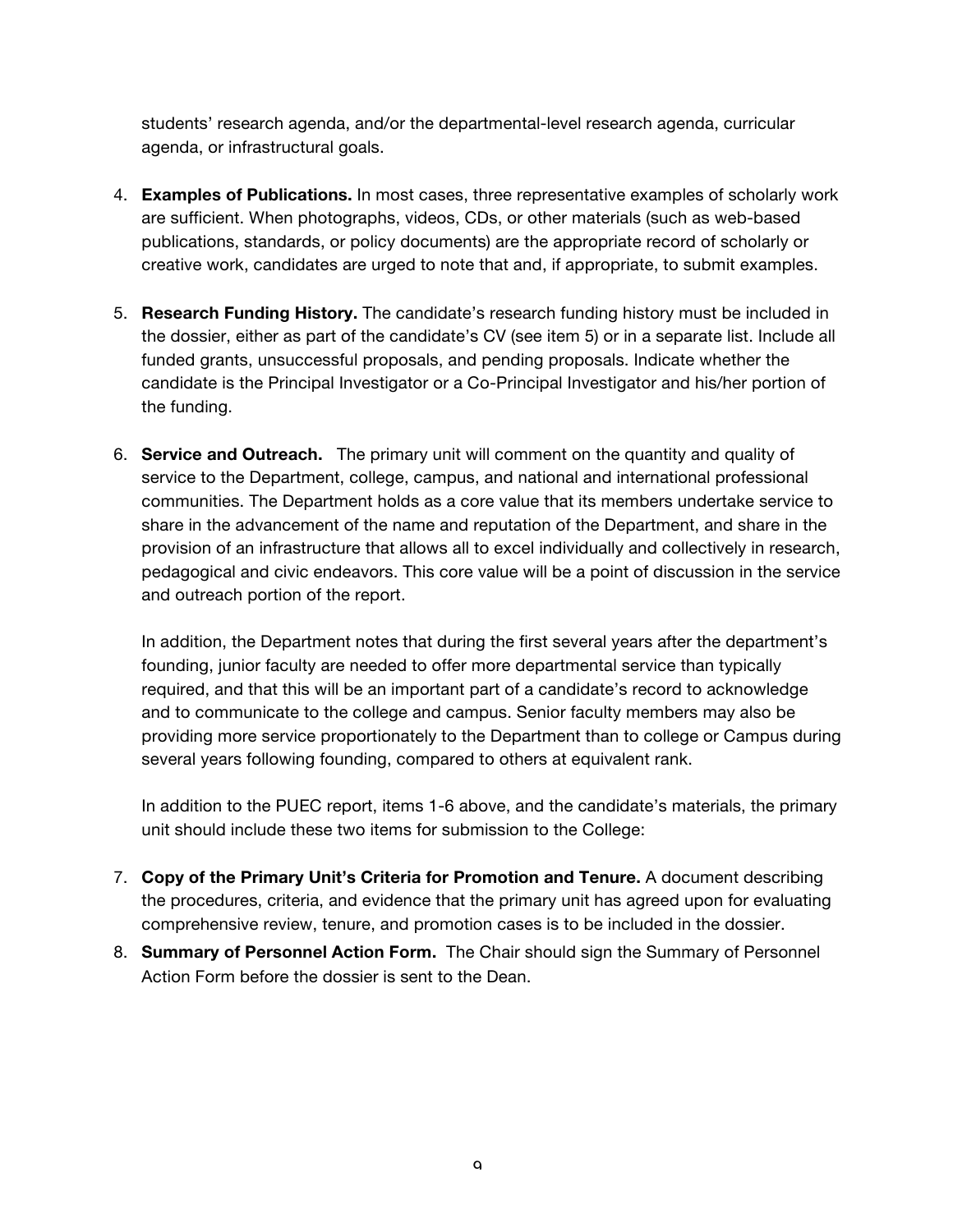#### **2.3 Primary Unit Review of Dossier**

All faculty members who are eligible to vote on a particular case must be allowed to review the entire dossier before they are asked to vote on the case. Letters and teaching evaluations will be analyzed for the degree to which societal biases influence judgments. Votes should be recorded in the categories of "in favor of" the proposed action, "opposed to" the proposed action, "abstain" or "excused absence." Excused absences should be limited to faculty members who are on leave and unable to participate in the review and vote. For tenure cases, there must also be three additional votes taken, where each member casts a vote of "excellent", "meritorious," or "less than meritorious" for the candidate's performance in each of teaching, research, and service. The Department Chair does not vote but should be present during the discussion by the primary unit.

#### **2.4 Report of the Chair**

The Department Chair should write a report, independently of the primary unit evaluation committee report, to the Dean on the actions taken by the primary unit, including the results of the vote, reasons for the recommendation, and explanations of any dissenting opinion as expressed in the vote. The report should include a description of the review and voting processes that were followed. It should also include the recommendation of the Chair on the proposed personnel action, along with reasons for disagreement if this recommendation differs from the majority vote of the primary unit (i.e., the majority of those voting). The report or letter from the Chair to the Dean must not identify the external reviewers by name or in any other way. This report becomes a part of the dossier.

# **3.0 GUIDELINES AND CRITERIA FOR REAPPOINTMENT AND PROMOTION**

#### **3.1 Reappointment Guidelines**

Initial appointments for probationary tenure-track faculty members are usually for a period of four years, and they are usually reviewed during the last year of the appointment period. Following campus policy, a faculty member who starts in the spring semester has the option of delaying his/her review to the fourth full year rather than the third full year. Upon successful review, normal reappointment for tenure-track faculty is for three years.

**General Principles for Reappointment.** The comprehensive review of an Assistant Professor focuses upon whether or not the candidate is making normal progress towards meeting or exceeding the standard for promotion to Associate Professor with tenure. In particular, the standard for reappointment is that the candidate is on a trajectory to achieve at the time of tenure an evaluation of meritorious in teaching, research and service, and excellence in research and/or teaching, or that the candidate has a high likelihood of achieving these evaluations with reasonable corrections to the trajectory.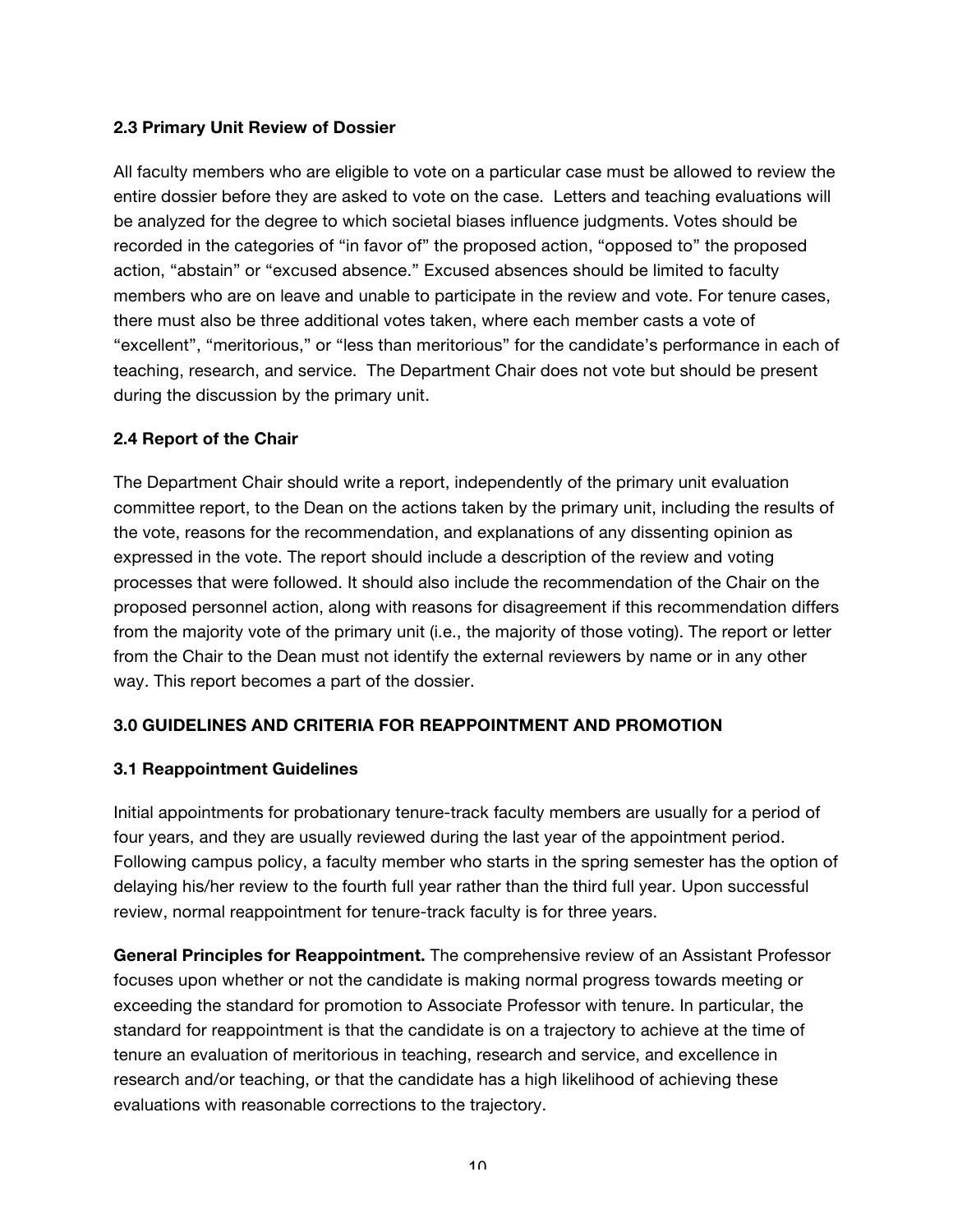# **Research Criteria:**

- a. Does the candidate have a vigorous research program?
- b. Are research and authorship collaborations consistent with the style of research the candidate conducts?
- c. Has the candidate selected problems that are recognized as significant by experts in the field?
- d. What is the candidate's record in previous positions at other institutions?
- e. What is the candidate's record in attracting graduate students and directing their research work?
- f. Does the candidate have refereed publications that have appeared or been accepted in appropriate venues of high stature, including highly respected conference proceedings or journals, based on work done in the current position? Are additional articles under review?
- g. Is the candidate active in presenting scholarly work at professional conferences that will advance the goals of the candidate's research program?
- h. What external funding has the candidate received to support his/her research program? What additional proposals are pending for major support of this program?

# **Teaching Criteria:**

- a. Does the candidate have a thorough knowledge of the subject matter of the courses he or she has taught?
- b. Does the candidate keep his or her courses up-to-date by incorporating new material?
- c. Has the candidate demonstrated an ability to develop new courses, or to make substantial revisions in old ones? At the undergraduate level? At the graduate level?
	- i. Has the candidate been a good citizen by teaching an appropriate number of courses that help to fulfill the department and the college's teaching obligations?
- d. Is the candidate an enthusiastic teacher?
- e. Do the students consider the candidate to be an effective teacher?
- f. Is the candidate willing to spend adequate time with students outside the classroom?
- g. Is the candidate a conscientious and effective mentor and advisor of individual students in research at the undergraduate level? At the graduate level? Who has the candidate graduated at the Ph.D.level, and what are their post-graduate prospects?
- h. Has the candidate introduced examples of contemporary information science design where appropriate in courses or supervised student design or independent-study projects?
- i. Has the candidate made effective use of peer evaluation and programs or training to improve teaching?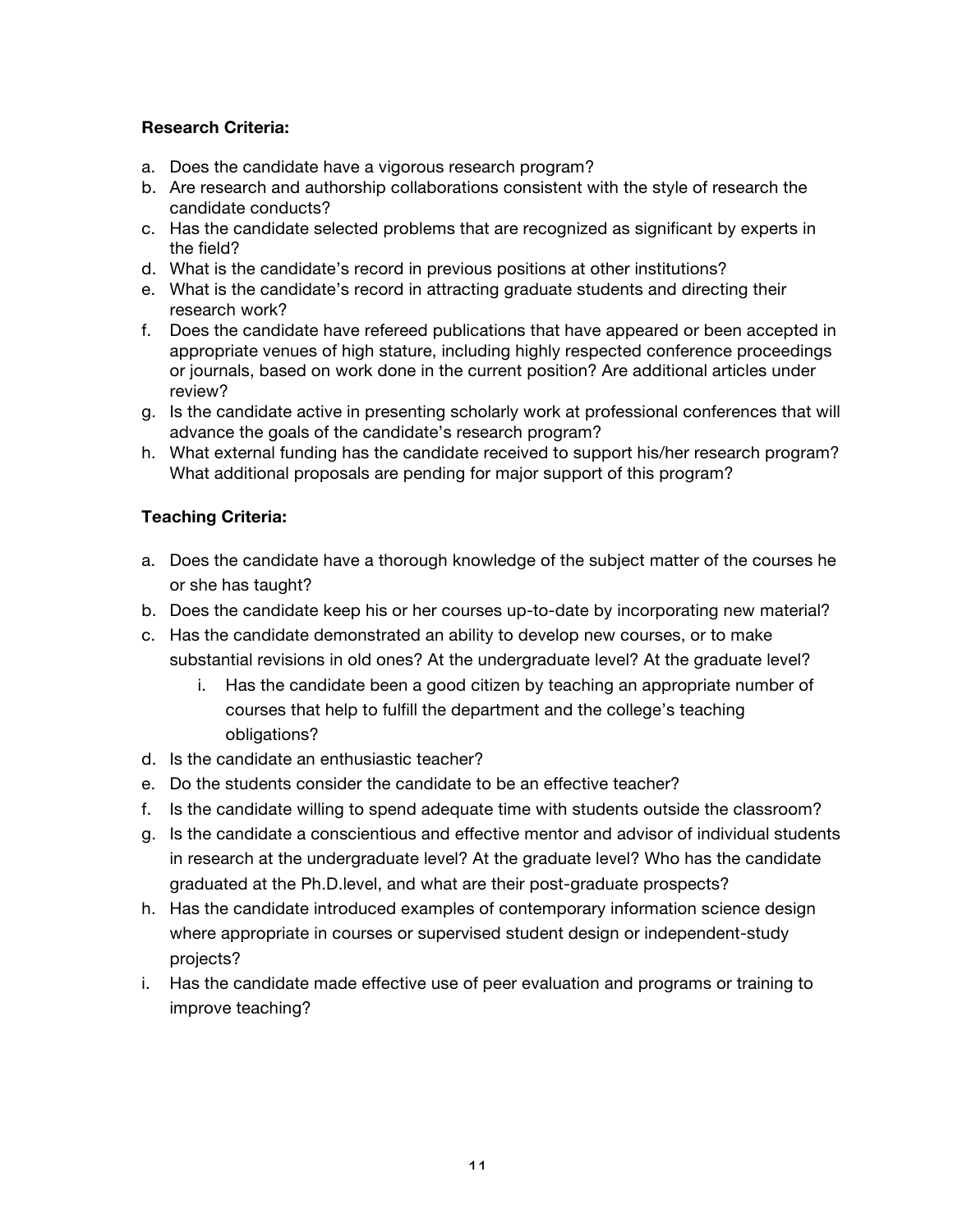#### **Professional Activities and Service Criteria:**

- a. Does the candidate willingly cooperate with his or her colleagues in teaching, research, outreach, curricular development, and other academic activities?
- b. Does the candidate participate in Department, college, and/or university activities intended to improve the quality of the University's program?
- c. Has the candidate participated effectively in external professional activities while in the current position, such as chairing sessions at conferences and serving on program boards or review panels?

#### **3.2 Promotion to Associate Professor and Tenure Guidelines**

The mandatory tenure and promotion evaluation for tenure-track faculty normally occurs during the seventh year of the probationary period. Generally, the recommendation of promotion from Assistant Professor to Associate Professor and a recommendation of tenure will be concurrent. Thus, the criteria for this promotion and for tenure are similar and normally considered at the same time. Early promotion to Associate Professor without tenure will be considered only in exceptional cases in which the Assistant Professor has exhibited highly successful performance and is clearly "on track" toward tenure. Early tenure may also be considered for those candidates who have met the requirements for tenure prior to the mandatory review time. The comprehensive review of an Assistant Professor must be successfully completed prior to undertaking a tenure review. The person considered for early promotion and/or tenure should have had at least five years of experience beyond his/her Ph.D. and at least three years of academic experience at the time of promotion.

**General Principles for Promotion to Associate.** The Rules of the Regents state that "Associate Professors should have the terminal degree appropriate to their field or its equivalent, considerable successful teaching experience, and promising accomplishment in research." The standard for promotion to Associate Professor with tenure is defined as demonstrated meritorious performance in each of the three areas of teaching, research and creative work, and service, and demonstrated excellence in either teaching or research and creative work. The granting of tenure implies a long-term commitment on the part of the University and is, consequently, the most critical decision made regarding a faculty member. Such commitments must be limited to persons who are judged most likely to remain valued assets to the University for the rest of their careers. The granting of tenure is to be based primarily on the quality of the candidate's research and effectiveness of his or her teaching.

Professional activities and service on and off campus should be considered to a lesser degree. Implied in a recommendation to grant tenure is the judgment that the candidate's future performance will lead to promotion to Professor after a suitable period of time as Associate Professor. In particular, this judgment would be based on evidence that the candidate, if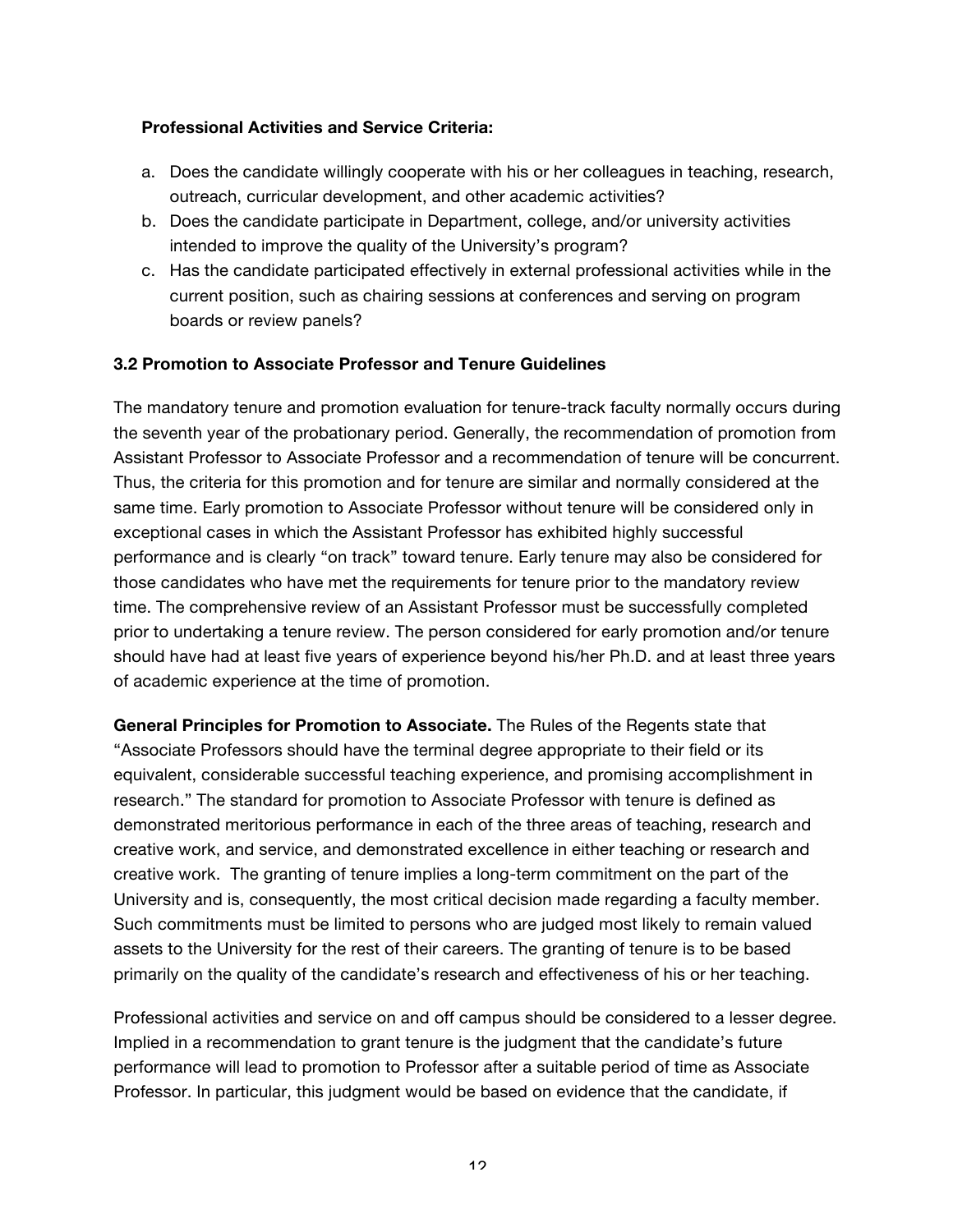granted tenure, will achieve the distinguished reputation in research, the effectiveness in teaching, and the level of activity in professional service required for promotion to Professor. Implicit in any tenure consideration is the possibility of selecting and appointing someone else. The recommended person must be one of the best people the University could expect to attract to this position.

### **Research Criteria:**

- a. Does the candidate have a vigorous research program?
- b. Has the candidate selected problems that are recognized as significant by experts in the field?
- c. What is the candidate's record of contributed and invited presentations, and of publication in refereed journals, conference proceedings, books and other outlets? How does this record compare to that of peers? Has the candidate published significant papers based on research at this university? How many of them are in top journals or other venues of equivalent quality and impact?
- d. What is the candidate's record in previous positions at other institutions?
- e. What is the candidate's scholarly reputation at other universities and in industry? Has s/he received any major awards for research?
- f. Has the candidate established him or herself as a scholar able to thrive independently of the faculty on his or her dissertation committee?
- g. Will the candidate be able to develop new areas of research in the future and establish competence in them?
- h. What is the candidate's record in attracting graduate students and directing their research work?
- i. An important component of peer evaluation of one's research work is obtained through funding support from sponsoring agencies. What is the candidate's record in seeking and attracting such support for his or her research program? How does
- j. his/her funding level compare to that of peers? Is it sufficient to support the kind of research group, including graduate students, needed to carry out the work effectively?
- k. If the research is part of a group effort, what contributions has the candidate made to the initiation and development of projects?

# **Teaching Criteria:**

- a. Does the candidate have a thorough knowledge of the subject matter of the courses he or she has taught?
- b. Does the candidate keep his or her courses up-to-date by incorporating new material?
- c. Has the candidate demonstrated an ability to develop new courses, or to make substantial revisions in old ones? At the undergraduate level? At the graduate level?
- d. Is the candidate an enthusiastic teacher?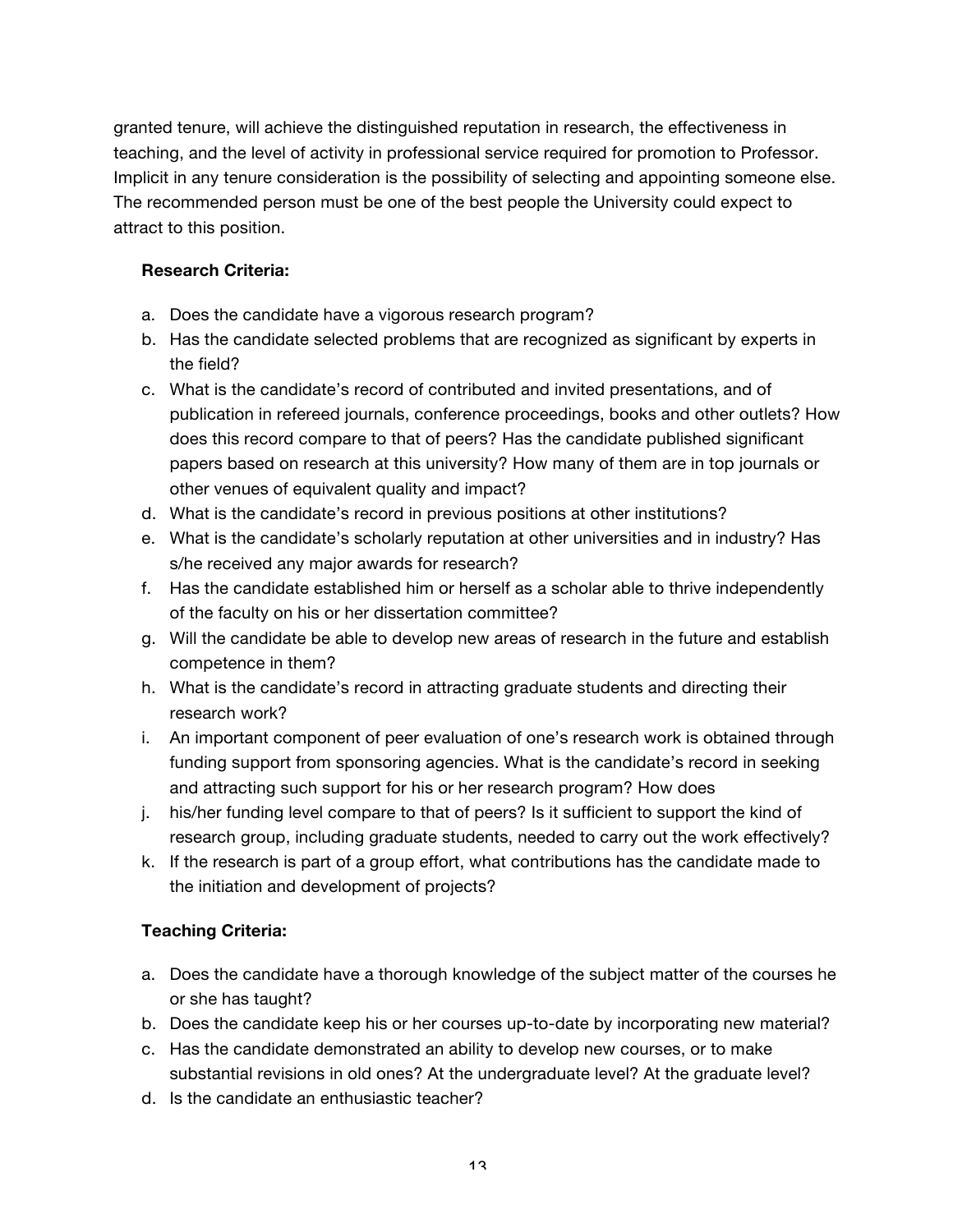- e. Do the students consider the candidate to be an effective teacher?
- f. Is the candidate willing to spend adequate time with students outside the classroom?
- g. Is the candidate a conscientious and effective mentor and advisor of individual students in research, at both the graduate and undergraduate levels?
- h. Has the candidate introduced examples of contemporary engineering design where appropriate in courses or supervised student design or independent-study projects?
- i. Has the candidate displayed the flexibility and cooperativeness required to carry a full share of his or her department's teaching responsibilities over the long term?
- j. Is the candidate an effective teacher at both the graduate and undergraduate levels, or at one of the levels if dictated by the nature of the program? Has s/he received any teaching awards?
- k. Has the candidate had national or international impact on improving education, such as in the development of textbooks or other teaching materials used by others or in the presentation and publication of educational advances cited by others?

#### **Professional Activities and Service Criteria:**

- a. Does the candidate willingly cooperate with his or her colleagues in teaching, research, outreach, curricular development, and other academic activities?
- b. Does the candidate participate in department, program, college, and university activities intended to improve the quality of the University's program?
- c. Does the candidate participate in professional activities and leadership intended to promote the development of his or her field?
- d. Has the candidate engaged in outside industrial or governmental activities that have contributed to his or her effectiveness as a faculty member?
- e. Do the outside professional activities of the candidate enable him or her to keep up-todate with the current developments in his or her field in academic, industrial, and governmental institutions?

# **3.3 Promotion to Professor Guidelines**

There is no standard or mandatory time at which consideration for promotion to the rank of Professor occurs. For faculty who develop their careers along a very fast and steep trajectory, promotion may be considered in six years, or even less in exceptional cases, after the previous promotion. For faculty members whose career trajectory is less steep, or whose scholarly work, by its nature, requires a longer period of development, the period between promotions may be a decade or longer. Review for promotion to Professor is conducted in the same manner as is the tenure and promotion review, including the solicitation of external letters of assessment.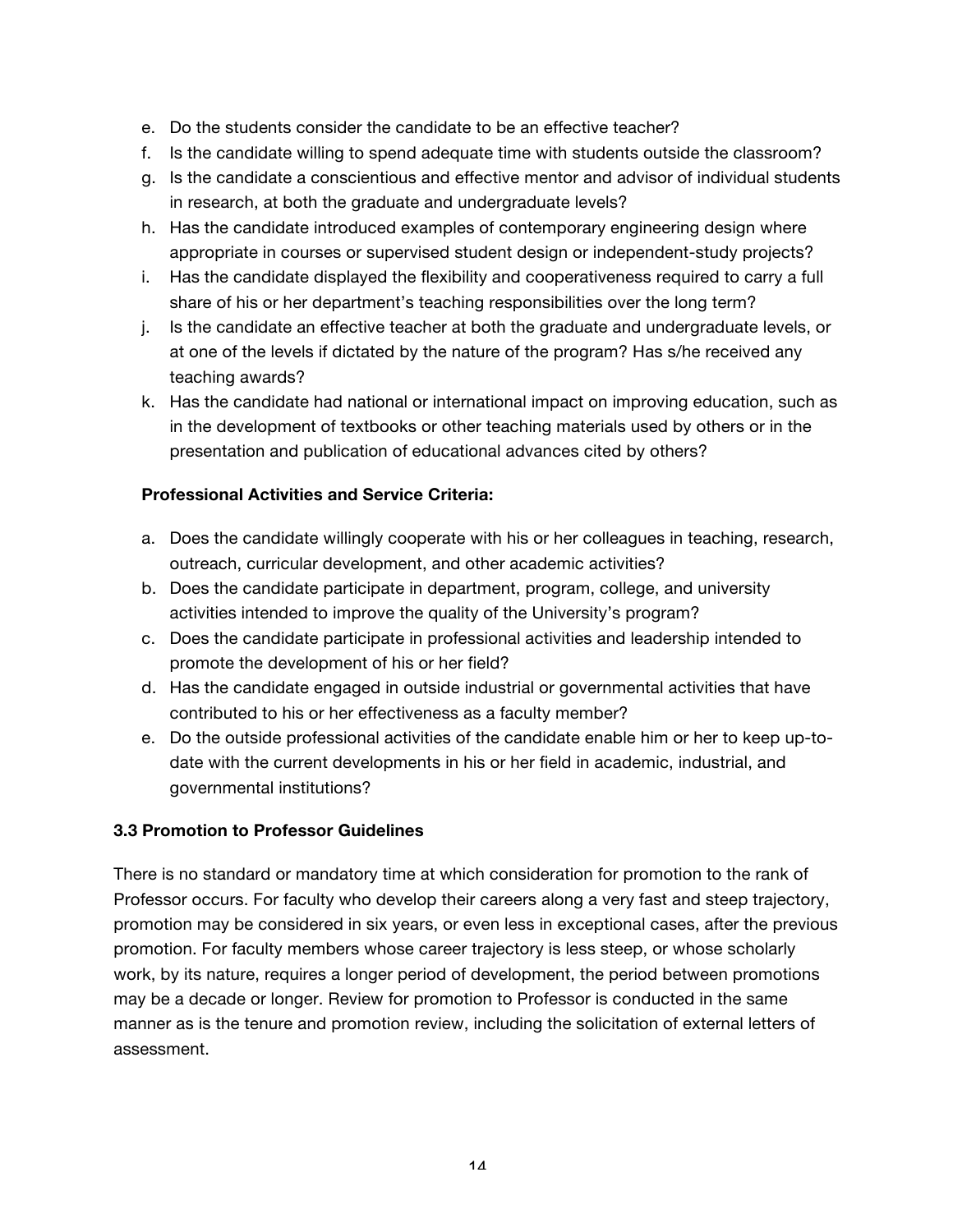**General Principles for Promotion to Full**. Consideration of an Associate Professor for promotion to Professor is to be based on his or her research, the effectiveness of his or her teaching, and the scope of his or her professional activities and service on and off campus. For promotion to Professor, the candidate should have the terminal degree appropriate for his or her field or its equivalent and (a) a record, which, taken as a whole, is judged to be excellent; (b) a record of significant contribution to both graduate and undergraduate education, unless individual or department circumstances can be shown to require a stronger emphasis, or singular focus, on one or the other, and (c) a record since tenure and promotion to Associate Professor that indicates substantial, significant, and continued growth, development, and accomplishment in teaching, research, scholarship or creative work, and service.

The following items are some of the factors to be considered in evaluating the candidate's qualifications for promotion.

#### **Research Factors:**

- a. The quality and quantity of the candidate's research contributions, as evidenced by a strong record of invited and contributed presentations and of publications in recognized journals and other appropriate venues of high caliber.
- b. The evaluation by recognized authorities outside the University of the candidate's national and international reputation and innovative contributions in scholarly accomplishment, including awards received.
- c. The candidate's record in attracting graduate students, stimulating their research efforts, and promoting and directing significant thesis/dissertation research.
- d. The initiation, development, funding, and direction of significant research projects by the candidate, including in new areas that represent substantial growth from the candidate's earlier work.

# **Teaching Factors:**

- a. Effectiveness of the candidate as a teacher in the classroom and/or laboratory at both the undergraduate and graduate levels. This effectiveness includes adopting efficient teaching styles appropriate to each course environment, motivating the students, and reacting with sensitivity to the students' responses. Measurements of effectiveness include course questionnaires, student letters or interviews, peer evaluations and teaching awards.
- b. Maintenance of knowledge of current developments in the candidate's field and application of them to teaching through timely development of new courses and modernization of existing courses.